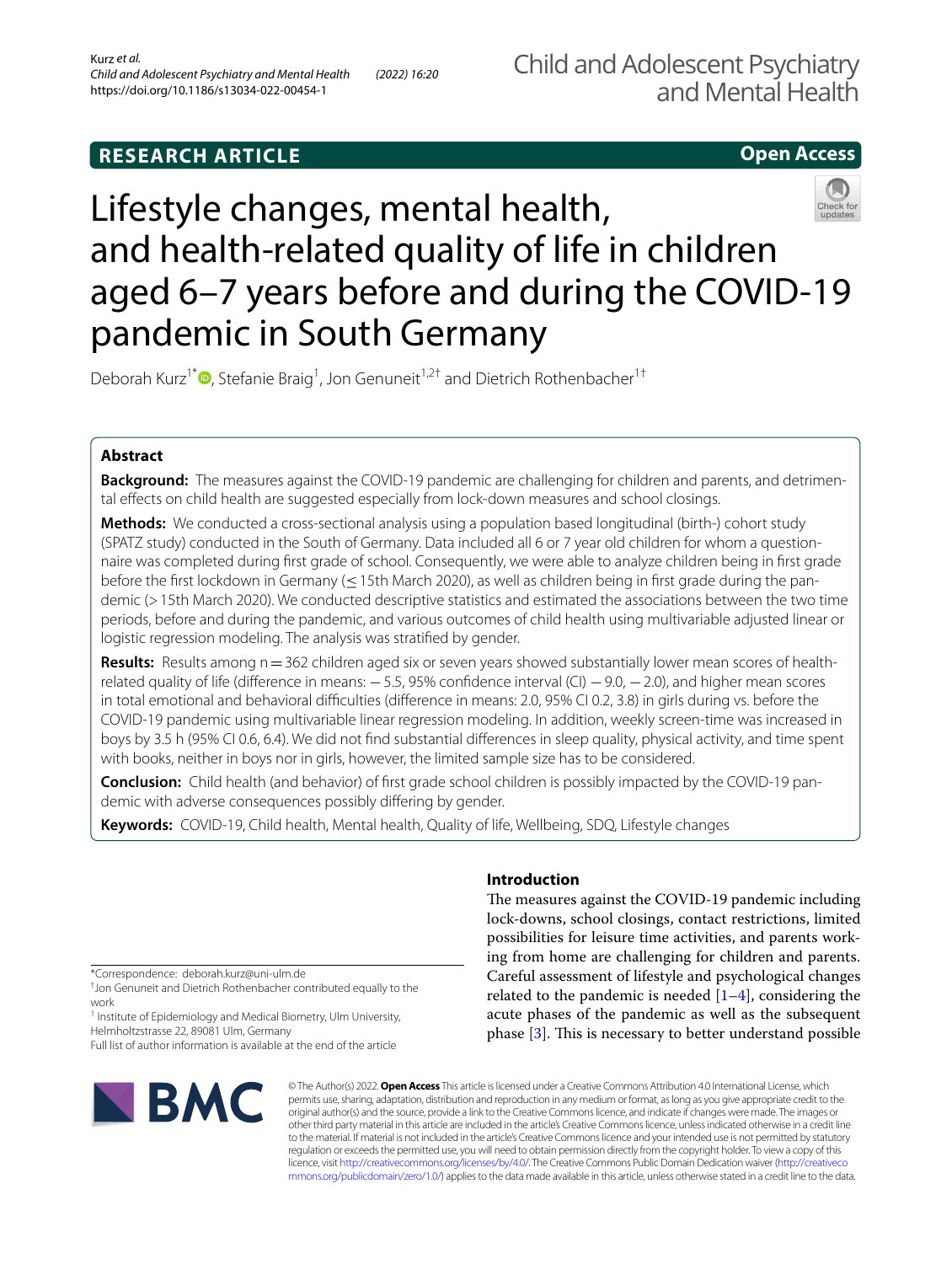undesirable consequences, mitigate potential negative effects, and improve return to normality  $[3]$ .

Based on the limited fndings of population-based, observational studies, which are ongoing before and throughout the pandemic, we aimed to describe selected outcomes of mental health, quality of life and lifestyle patterns in children aged six or seven years participating in the Ulm SPATZ Health Study (SPATZ) by means of cross-sectional analysis before and during the pandemic.

# <span id="page-1-0"></span>**Methods**

# **Study design, study population and ethical approval**

SPATZ is a population based longitudinal (birth-) cohort study conducted in Ulm in the South of Germany (overall response 49%) which started recruitment of newborns and their mothers during hospitalization after delivery in the Department of Gynecology and Obstetrics, University Medical Center Ulm, in the year 2012 (which was the only maternity hospital in Ulm at this time). Details are described elsewhere [\[5](#page-9-0)]. Ethical approval was obtained from the Ethics Board of Ulm University (no. 311/11).

#### **Sampling procedure and sample description**

Data for this analysis included all 6 or 7 year old children of the SPATZ study (waves T8 and T9) for whom a questionnaire was completed during first grade of school. We were able to analyze in a cross-sectional manner children being in first grade before the first lockdown in Germany ( $\leq$ 15th March 2020), as well as children being in first grade during the pandemic (> 15th March 2020) (notably, schools closed at 16th March 2020). Figure [1](#page-2-0) shows how the study sample of first-grade school-children (so called "first-graders") was derived from the longitudinal SPATZ cohort study. In detail, four different groups of first-graders were created which differ in (1) the time of school enrollment, in (2) the follow-up waves, and in (3) the time when questionnaires were completed (before vs. during pandemic). In detail, first the study sample was divided by year of school enrollment based on date of birth. The reason was that the initial recruitment for the birth cohort at baseline was a continuous process stretched over 13 months (i.e. from April 2012 to May 2013). In a second step, we have chosen either the questionnaire of the 8th or the 9th followup wave. If the questionnaire of the 8th wave was completed before school enrollment of the child, data from the 9th wave was analyzed (groups 2, 3, and 4). (Only for group 1 the questionnaire of the 8th wave was completed during first grade of school, and therefore used.) A further difference between the groups 1, 2, and 3 and group 4 is that data of group 4 was gathered during the pandemic, data of all the other groups before the pandemic. For further explanation, see Fig. [1](#page-2-0). All observations in this analysis are independent; only one time-point of assessment is included for each child.

# **Measures and outcome variables**

The main outcome variables of interest were parental reports of children's health-related quality of life (German version of the KINDL-R questionnaire  $[6, 7]$  $[6, 7]$  $[6, 7]$  $[6, 7]$ ; 24 items summed up to the total score, subscales of six dimensions with four items each; higher score=higher quality of life), and emotional and behavioral difficulties (German version of the Strengths and Difficulties Questionnaire (SDQ) [\[8](#page-9-3)]; 20 items summed up to the total difficulties score; higher  $score = more$  difficulties). Further outcome variables were physical activity (Bayer [\[9](#page-9-4)]; fve items for the binary classifcation, seven items for the score; higher score=more physical active), screen-time (items covering time spent with TV/DVD (also via computer/smartphone), time spent with computer games/ game consoles (also via smartphone), time spent with other use of internet/computer (also via smartphone), data were average hours on school days and on weekends, respectively, and time spent with books (either read by themselves or read to them by someone else). The last outcome variable of interest was sleep quality (German version of the Children's Sleep Habits Questionnaire (CSHQ) [[10](#page-9-5)]; higher score=lower sleep quality). All used questionnaires are validated, except for screen-time, and time spent with books. Though, categories were similar to those used in a large German population-based study (KIGGS) [[11](#page-9-6)].

#### **Analytical strategy**

We conducted descriptive statistics and estimated the associations between the two time periods, before and during the pandemic, and various outcomes of child health using multivariable linear or logistic adjusted regression modeling. E.g., linear regression modeling was used to estimate diferences in means between participants before the pandemic vs. during the pandemic, adjusted for covariates. If, in this analysis, the 95% CIs include the 0 (i.e. the so called "null-efect value") no statistical diferences in means were found. For the binary outcome logistic regression modelling was used to estimate the pandemic-related probability (odds ratio) for the presence of a given outcome vs. its absence. In this case, if the 95% CIs include the "1", no statistical differences were found in the outcome associated to the pandemic. In comparison to linear regression were the null-efect values is 0 (see above), in logistic regression the so called "null-effect value" is 1. The analysis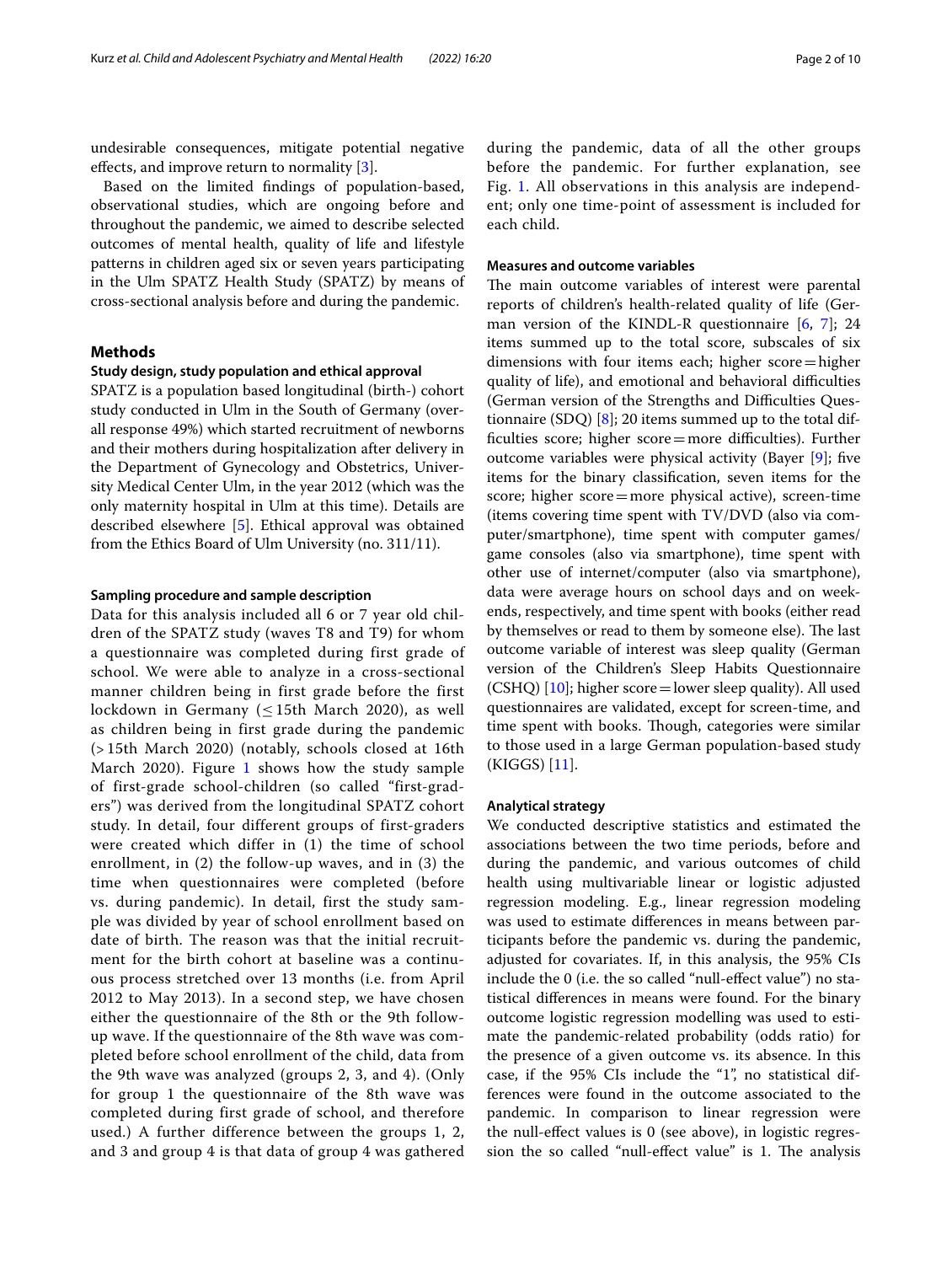

<span id="page-2-0"></span>was stratifed by gender and adjusted for age, and year of school enrollment (in order to account for the different groups of frst-graders), and duration of school education of mother (educational attainment). The latter one was used as a proxy for socio economic status (SES).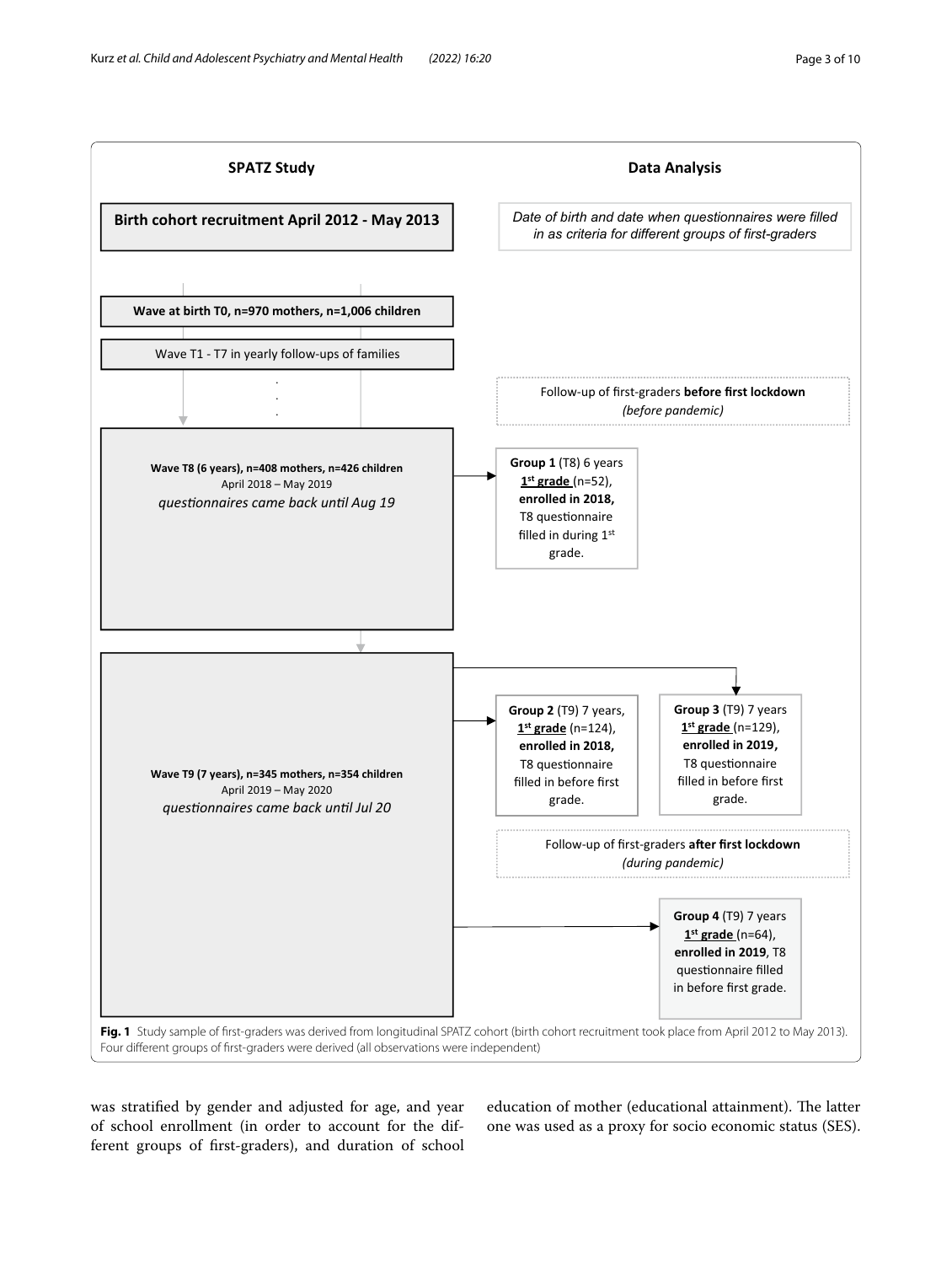The analyses were performed using  $SAS^{\circledast}$  9.4 (The SAS Institute, Cary, NC, USA).

# **Results**

# **Descriptive results**

We analyzed data of  $n=362$  children; Table [1](#page-3-0) shows the descriptive results of the study sample. About a half (52.5%) of the study sample (frst-graders) were girls, 85.6% were 7 years old, and most of the frst-graders (93.9%) had a mother with German nationality. The majority of frst-graders (70.7%) had a mother with high educational attainment ( $\geq$  12 years). Roughly the half of frst-graders were enrolled in 2018 (46.7%), and the others in 2019. Of all frst-graders, 17.7% were in frst grade of school during the pandemic).

Table [1](#page-3-0) shows also, that maternal nationality (German/ non-German), maternal educational attainment, age of child (6/7), year of school enrollment (2018/2019), and time of frst-grade (before/during the pandemic) were almost equally distributed between boys and girls.

Table [2](#page-4-0) shows the distribution of the before mentioned variables within the four diferent groups of frst-graders. Maternal nationality (German/non-German) and children's gender were also almost equally distributed in the diferent groups of frst-graders. Furthermore, descriptive statistics (means and standard deviations) of all analyzed outcomes difered across the groups of frst-graders and gender (Table [2\)](#page-4-0).

<span id="page-3-0"></span>**Table 1** Characteristics of the study sample (n = 362 children)

|                                         | Male       | Female     | <b>Total</b> |
|-----------------------------------------|------------|------------|--------------|
| N(%                                     | 172 (47.5) | 190 (52.5) | 362          |
| Age (years), N (%)                      |            |            |              |
| 6 years                                 | 26(15.1)   | 26(13.7)   | 52 (14.4)    |
| 7 years                                 | 146 (84.9) | 164 (86.3) | 310 (85.6)   |
| Nationality mother, N (%)               |            |            |              |
| German                                  | 159 (92.4) | 181 (95.3) | 340 (93.9)   |
| Other                                   | 13(7.6)    | 9(4.7)     | 22(6.1)      |
| Years of school education mother, N (%) |            |            |              |
| $\leq 9$                                | 9(5.2)     | 4(2.1)     | 13(3.6)      |
| $10 \text{ to } 11$                     | 38 (22.1)  | 53 (27.9)  | 91(25.1)     |
| >12                                     | 123(71.5)  | 133 (70.0) | 256 (70.7)   |
| Missing                                 | 2(1.2)     |            | 2(0.6)       |
| School enrollment of child, N (%)       |            |            |              |
| 2018                                    | 82 (47.7)  | 87 (45.8)  | 169 (46.7)   |
| 2019                                    | 90 (52.3)  | 103 (54.2) | 193 (53.3)   |
| Time of fist-grade                      |            |            |              |
| First-grade during<br>pandemic, N (%)   | 32 (18.6)  | 32 (16.8)  | 64 (17.7)    |
| First-grade before<br>pandemic, N (%)   | 140 (81.4) | 158 (83.2) | 298 (82.3)   |

Comparing the descriptive results of the three groups before the pandemic (group  $1-3$ ), 6-year old first-graders (group 1) showed in several outcomes lower numeric scores then the 7-year old frst-graders (groups 2, and 3).

The group of first-graders during pandemic (group 4) achieved lower numeric scores in almost all domains of health-related quality of life compared to same-aged first-graders before the pandemic (group  $2-3$ ). The same pattern was found for the overall SDQ-score (total difficulties score), and screen-time. The latter outcome was highest in frst-graders during the pandemic (group 4) compared to same aged frst-graders before the pandemic (group  $2-3$  $2-3$ ) (Table 2). However, descriptive results for the domain 'physical well-being' showed in boys higher values during the pandemic (group 4) than all groups before the pandemic (group 1, 2, 3).

# **Changes in outcomes associated with the pandemic**

Adjusted linear regression modelling showed statistically signifcant lower mean scores of health-related quality of life among girls during vs. before the COVID-19 pandemic (b:  $-5.5$ , 95% confidence interval (CI)  $-9.0$ , −2.0) (Table [3\)](#page-6-0). Similar results were found for emotional and behavioral difficulties: Mean total difficulties scores (SDQ) increased in girls by 2.0 points (95% CI 0.2, 3.8). There were no significant differences in physical activity, time spent with books, and sleep quality during vs. before the pandemic. Notably, the only substantial efect in boys was increased weekly screen-time by 3.5 h per week (95% CI 0.6, 6.4).

# **Discussion**

Our results showed that child health (and behavior) of frst grade school children is possibly impacted by the COVID-19 pandemic with adverse consequences difering by gender.

#### **Mental well‑being**

In particular, we found short-term diferences in mental health in girls, whereas in boys mental health did not appear to be negatively afected in the short term (i.e. no statistical signifcant diference on scores of KINDL-R and SDQ); however, the limited sample size has to be considered. Our results, based on data collected with the same setting before and during the pandemic in frst-graders, showing decreased mental health during the pandemic are in line with several other studies [[2,](#page-8-3) [12,](#page-9-7) [13](#page-9-8)]. For example, Ravens-Sieberer et al. also found that children and adolescents experienced more mental health problems and higher anxiety levels during the COVID-19 pandemic (compared to data from a representative longitudinal cohort study conducted in Germany before the pandemic) [[2\]](#page-8-3). Further results from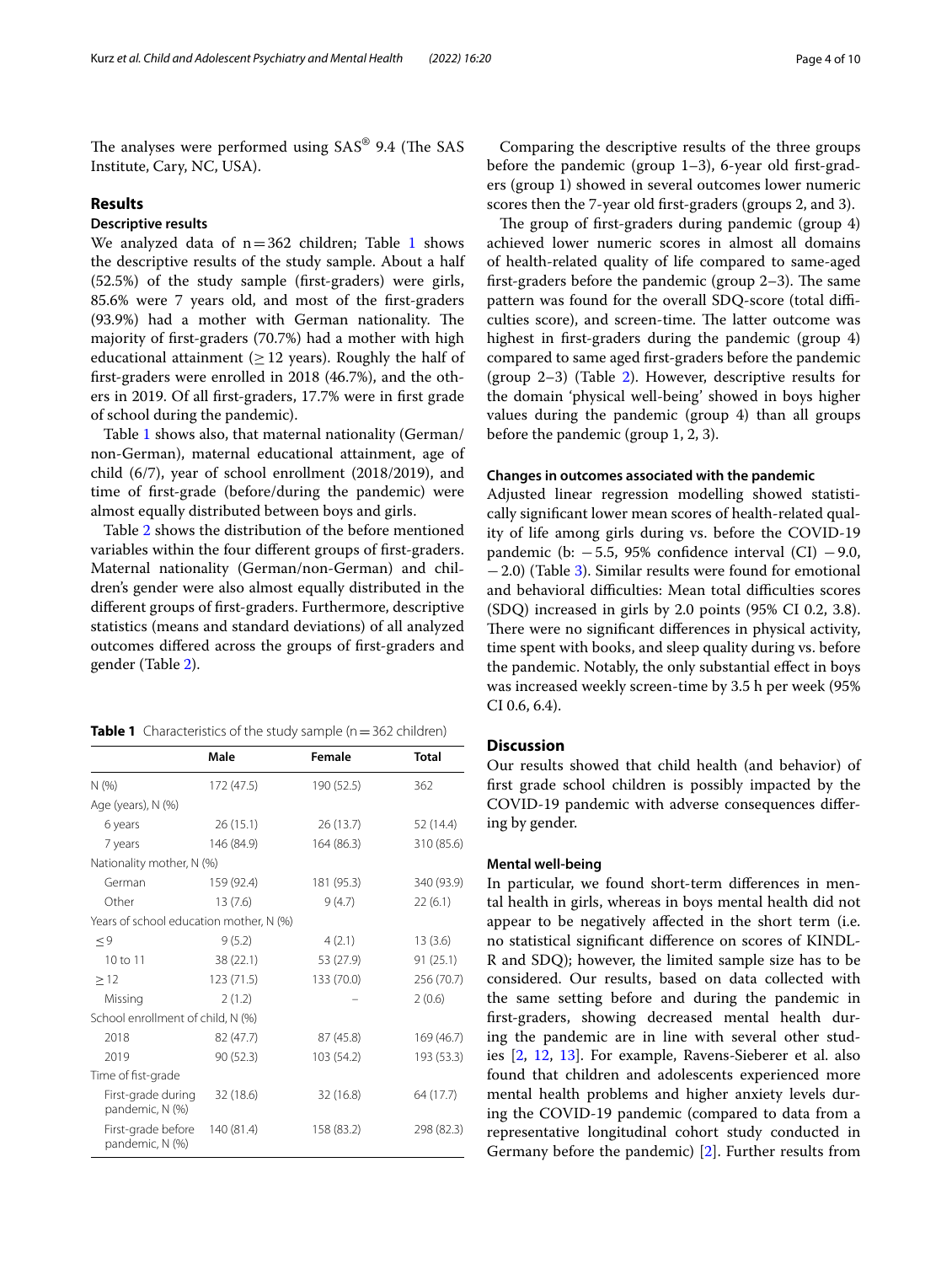<span id="page-4-0"></span>**Table 2** Descriptive results of several health related outcomes in n = 362 children in first grade of school, before and during COVID-19 pandemic, stratifed by gender

| COVID-19 pandemic                                              |              | Before the pandemic (until 15th March 2020) |                |             |                |             | <b>During the</b><br>pandemic |             |
|----------------------------------------------------------------|--------------|---------------------------------------------|----------------|-------------|----------------|-------------|-------------------------------|-------------|
| Group no.                                                      | $\mathbf{1}$ |                                             | $\overline{2}$ |             | 3              |             | 4                             |             |
| Ν                                                              | 52           |                                             | 117            |             | 129            |             | 64                            |             |
| Age (years)                                                    | 6            |                                             | 7              |             | $\overline{7}$ |             | 7                             |             |
| School enrollment                                              | 2018         |                                             | 2018           |             | 2019           |             | 2019                          |             |
| Girls, N (%)                                                   | 26 (50%)     |                                             | 61 (52.1%)     |             | 71 (55%)       |             | 32 (50%)                      |             |
| Nationality mother, N (%)                                      |              |                                             |                |             |                |             |                               |             |
| German                                                         | 50 (96.1)    |                                             | 111 (94.9)     |             | 122 (94.6)     |             | 57 (89.1)                     |             |
| Other                                                          | 2(3.9)       |                                             | 6(5.1)         |             | 7(5.4)         |             | 7(10.9)                       |             |
| Years of school education mother, N (%)                        |              |                                             |                |             |                |             |                               |             |
| $\leq 9$                                                       | 2(3.9)       |                                             | 3(2.6)         |             | 3(2.3)         |             | 5(7.8)                        |             |
| 10 to 11                                                       | 10(19.2)     |                                             | 35 (29.9)      |             | 28 (21.7)      |             | 18(28.1)                      |             |
| $\geq$ 12                                                      | 39 (75.0)    |                                             | 79 (67.5)      |             | 98 (76.0)      |             | 40 (62.5)                     |             |
| missing                                                        | 1(1.9)       |                                             | ÷              |             |                |             | 1(1.6)                        |             |
| Characteristics of child health                                | N            |                                             | N              |             | N              |             | $\mathbb N$                   |             |
| Health-related quality of life <sup>a</sup> , mean (SD)        |              |                                             |                |             |                |             |                               |             |
| Girls                                                          | 23           | 79.5 (9.1)                                  | 57             | 85.1 (8.1)  | 71             | 86.3(7.1)   | 27                            | 80.8 (8.6)  |
| Boys                                                           | 23           | 73.6 (11.7)                                 | 53             | 82.8 (6.4)  | 57             | 83.6 (10.5) | 29                            | 82.1 (9.0)  |
| School                                                         |              |                                             |                |             |                |             |                               |             |
| Girls                                                          | 23           | 66.3(8.2)                                   | 58             | 90.9 (11.3) | 71             | 91.7(9.0)   | 28                            | 85.3 (12.8) |
| Boys                                                           | 24           | 63.8 (11.5)                                 | 53             | 88.0 (8.9)  | 57             | 88.3 (14.0) | 30                            | 89.4 (9.5)  |
| Social contacts                                                |              |                                             |                |             |                |             |                               |             |
| Girls                                                          | 23           | 77.7 (15.5)                                 | 60             | 83.8 (11.3) | 71             | 82.5 (10.1) | 28                            | 76.6 (16.5) |
| Boys                                                           | 23           | 73.9 (18.3)                                 | 56             | 78.3 (13.0) | 58             | 78.7 (14.1) | 30                            | 74.4 (21.1) |
| Family                                                         |              |                                             |                |             |                |             |                               |             |
| Girls                                                          | 23           | 83.2 (9.7)                                  | 61             | 83.4 (10.6) | 71             | 85.7 (9.2)  | 32                            | 79.4 (10.7) |
| Boys                                                           | 24           | 76.6 (17.0)                                 | 56             | 82.3 (10.2) | 58             | 82.0 (12.1) | 32                            | 79.3 (12.6) |
| Self-esteem                                                    |              |                                             |                |             |                |             |                               |             |
| Girls                                                          | 23           | 81.0 (12.7)                                 | 61             | 80.5 (12.7) | 71             | 81.3(11.1)  | 30                            | 74.8 (14.4) |
| Boys                                                           | 23           | 73.4 (17.8)                                 | 56             | 76.5 (10.5) | 58             | 77.8 (15.8) | 32                            | 74.8 (14.9) |
| Physical well-being                                            |              |                                             |                |             |                |             |                               |             |
| Girls                                                          | 23           | 83.7 (12.0)                                 | 61             | 85.3 (13.0) | 71             | 89.5 (11.1) | 29                            | 85.3 (9.8)  |
| Boys                                                           | 24           | 75.8 (15.9)                                 | 56             | 86.3 (12.0) | 58             | 87.9 (10.7) | 32                            | 88.9 (9.5)  |
| Emotional well-being                                           |              |                                             |                |             |                |             |                               |             |
| Girls                                                          | 23           | 85.3 (11.1)                                 | 61             | 85.6 (11.0) | 71             | 86.8 (10.1) | 30                            | 84.2 (8.9)  |
| <b>Boys</b>                                                    | 24           | 79.7 (14.5)                                 | 56             | 85.3 (13.4) | 58             | 85.3 (13.6) | 32                            | 83.2 (12.3) |
| Emotional and behavioral difficulties <sup>b</sup> , mean (SD) |              |                                             |                |             |                |             |                               |             |
| Girls                                                          | 26           | 7.0(6.0)                                    | 61             | 6.0(3.8)    | 71             | 5.0(3.6)    | 32                            | 7.0(5.3)    |
| Boys                                                           | 26           | 10.0(7.5)                                   | 56             | 7.4(4.6)    | 58             | 6.0(5.2)    | 32                            | 7.9(5.7)    |
| PA-Score <sup>c</sup> mean (SD)                                |              |                                             |                |             |                |             |                               |             |
| Girls                                                          | 26           | 0.9(3.1)                                    | 61             | 1.9(3.0)    | 71             | 1.4(3.1)    | 32                            | 1.8(2.4)    |
| Boys                                                           | 26           | 0.9(2.7)                                    | 56             | 1.9(2.9)    | 58             | 1.5(2.9)    | 32                            | 1.9(3.3)    |
| Physical inactive <sup>d</sup> , N (%)                         |              |                                             |                |             |                |             |                               |             |
| Girls                                                          | 24           | 13 (54.2)                                   | 60             | 24 (40.0)   | 71             | 34 (47.9)   | 31                            | 14(45.2)    |
| Boys                                                           | 26           | 15(57.7)                                    | 56             | 21(37.5)    | 58             | 25(43.1)    | 32                            | 12(37.5)    |
| Screen-time, h/week <sup>e</sup> , mean (SD)                   |              |                                             |                |             |                |             |                               |             |
| Girls                                                          | 25           | 9.9 (10.2)                                  | 61             | 6.2(5.0)    | 70             | 6.6(4.9)    | 31                            | 7.4 (4.9)   |
|                                                                | 26           |                                             |                |             |                |             |                               |             |
| Boys                                                           |              | 5.2(4.8)                                    | 56             | 7.3(7.4)    | 57             | 6.3(5.1)    | 31                            | 10.2(8.4)   |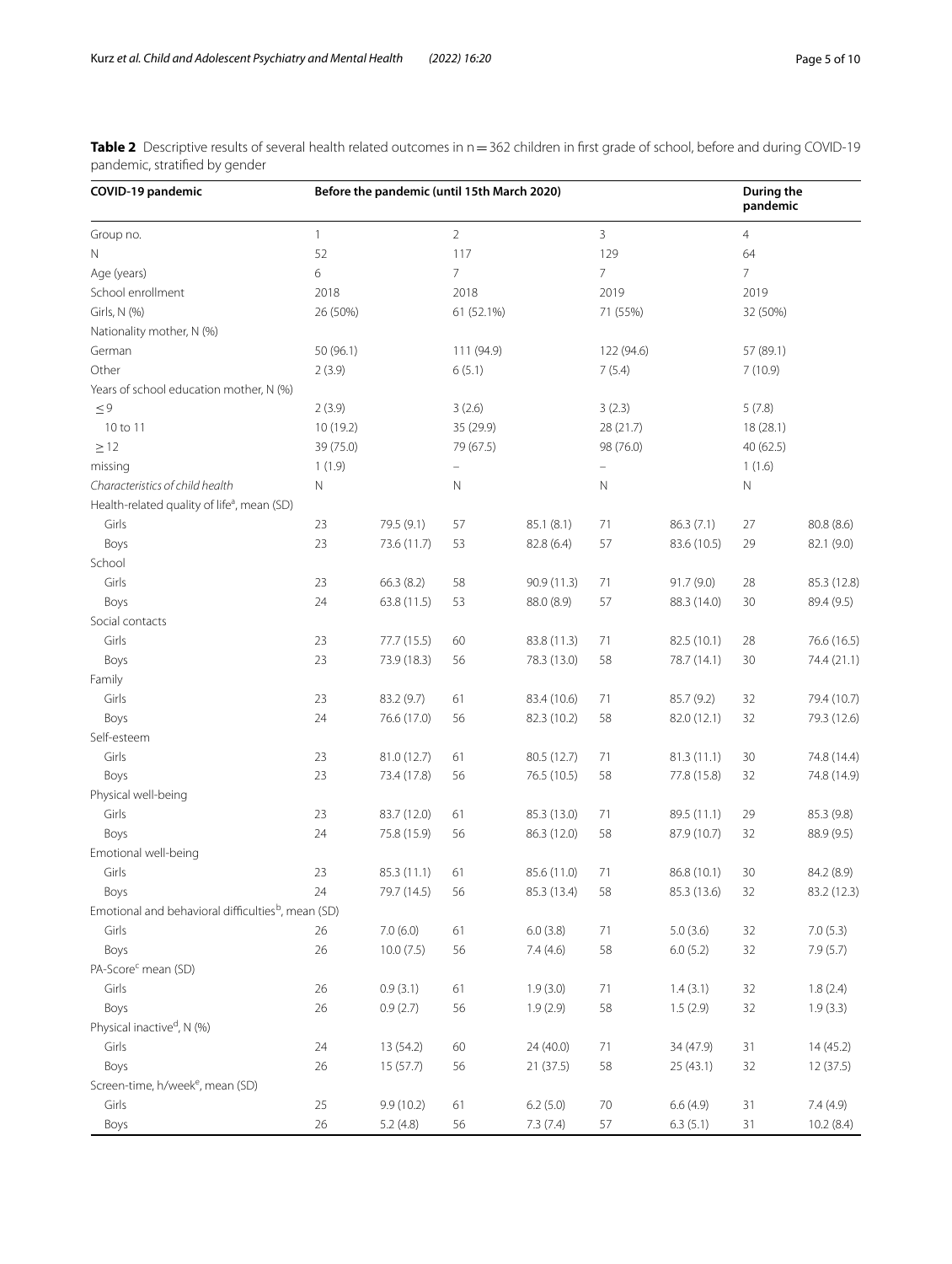# **Table 2** (continued)

| COVID-19 pandemic                                     |    | Before the pandemic (until 15th March 2020) |    |           |    |            | During the<br>pandemic |           |
|-------------------------------------------------------|----|---------------------------------------------|----|-----------|----|------------|------------------------|-----------|
| Time spent with books h/week <sup>f</sup> , mean (SD) |    |                                             |    |           |    |            |                        |           |
| Girls                                                 | 25 | 8.1(5.9)                                    | 61 | 7.4(5.6)  | 70 | 6.0(3.6)   | 31                     | 6.1(3.5)  |
| Boys                                                  | 26 | 7.1(5.1)                                    | 56 | 7.2(4.0)  | 57 | 6.0(4.3)   | 31                     | 6.3(5.4)  |
| Sleep quality (CSHQ) <sup>g</sup> , mean (SD)         |    |                                             |    |           |    |            |                        |           |
| Girls                                                 | 22 | 45.3(6.1)                                   | 58 | 44.7(5.6) | 63 | 45.2(5.2)  | 31                     | 46.1(4.8) |
| Boys                                                  | 25 | 48.0(7.6)                                   | 50 | 45.8(6.1) | 53 | 45.4 (7.8) | 29                     | 44.2(6.1) |

PA, physical activity; h, hours; SD, standard deviation. Details of groups 1-4 see "[Methods](#page-1-0)"

<sup>a</sup> KINDL questionnaire, higher values indicate higher health-related quality of life

<sup>b</sup> Strengths and Difficulties Questionnaire (SDQ), total difficulties score, higher values indicate more emotional and behavioral difficulties

<sup>c</sup> Items answered with 'physical active' outweighing items answered with 'physical inactive'; Score from −7 to +7

<sup>d</sup> At least three of five categories were rated with infrequent physical active

<sup>e</sup> Including time spent with TV/DVD (also via computer/smartphone), time spent with computer games/game consoles (also via smartphone), time spent with other use of internet/computer (also via smartphone)

f Either read by themselves or read to them by someone else

<sup>g</sup> Child Sleep Habits Questionnaire (CSHQ), higher values indicate more sleep problems

Vogel et al., investigating data from Germany, and Luijten et al., investigating data from the Netherlands, also found decreased mental health in children and adolescents during the pandemic [[12,](#page-9-7) [13](#page-9-8)].

#### **Gender diferences**

Our study showed diferent results for boys and girls. Girls were substantially more afected in mental health, whereas boys showed vastly increased screen-time. The indicated gender-diferences in being adversely afected by the pandemic, especially the possible detrimental efects on girl's mental health are strengthened by other fndings. For example, a study conducted under boys and girls in Norway revealed that girls are mentally more afected by the pandemic and more concerned to become infected with the SARS-COV-2 virus than boys [\[14](#page-9-9)]. Also Zhou et al. found that in Chinese adolescents girls were at higher risk for depressive and anxiety symptoms during the pandemic [\[15](#page-9-10)]. Further underpinned by results from Schmidt et al. revealing female gender as a main factor to be more affected by the pandemic  $[16]$  $[16]$  $[16]$ . Hence, further evaluation of gender-specifc short-term and long-term pandemic efects on mental health is highly warranted.

## **Socioeconomic status and pandemic**

Although expected and in contrast to previous results [[2,](#page-8-3) [12,](#page-9-7) [17,](#page-9-12) [18\]](#page-9-13), the adverse consequences found do not largely difer according to socioeconomic status (SES): educational attainment of the mother was (only) signifcantly associated with emotional and behavioral difficulties in boys (Additional file  $1$ ). A previous nationwide study from Germany revealed that children from families with low SES, limited living space, or migration

background have been more afected by the pandemic [[2\]](#page-8-3). Furthermore, living situations and family compositions (e.g. single-parent family, having three or more children) have also been shown to be associated with more adverse mental and social health consequences during the pandemic [\[13](#page-9-8)]. Our contrasting results may be explained by the smaller portion of mothers with low educational attainment in our study with limited statistical power to uncover diferences across education levels.

## **Media use**

Our result regarding increased media use in boys by 3.5 h per week is strengthened by other evidence, which strongly indicates that screen-time substantially raised during the lockdown [[12](#page-9-7), [19](#page-9-14), [25\]](#page-9-15). An even stronger boost was found in older children [[25\]](#page-9-15). Vogel et al. found that before the pandemic media use was diferent between weekends and weekdays (odds ratio (OR) 3.77,  $p < 0.001$ ), whereas during pandemic it was found to be not [\[12](#page-9-7)]. Comparing weekdays during the pandemic to weekdays before the pandemic, media use (TV/DVD/video) increased by an OR of 3.80 ( $p < 0.001$ ) [[12\]](#page-9-7). Meaning, TV/ DVD/video consumption at weekdays/weekends during the pandemic was similar to media use at weekends before the pandemic [\[12](#page-9-7)]. Poulain et al. found that during the pandemic higher media use was associated with lower SES [[19\]](#page-9-14). In our study, educational attainment was not associated with media use. However, the relatively low number of mothers with a low educational attainment in our study has to be considered. From a public health perspective it is of high need to further evaluate changes in the total amount of screen-time among children [\[26\]](#page-9-16).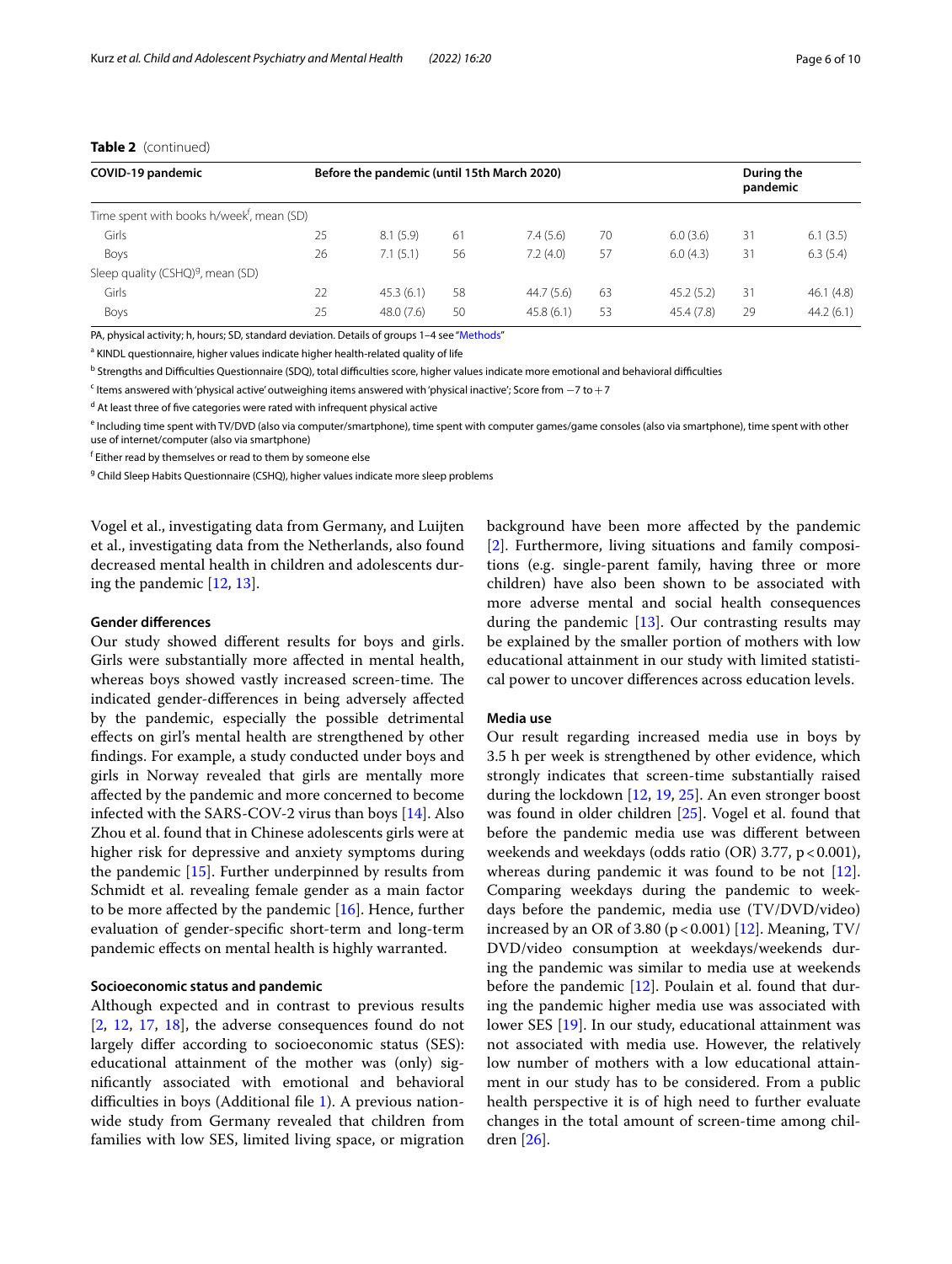<span id="page-6-0"></span>

| Health related quality<br>of life (KINDL)ª                                                                                                                                                                 |       | behavioral difficulties<br>(SDQ) <sup>b</sup><br>Emotional and |                  | PA-score $(-7 to +7)$ <sup>c</sup>    |               | Physical inactive <sup>d</sup>    |               | Screen-time (hours/<br>$week)$ <sup>e</sup>  |         | Time spent with books<br>(hours/week) <sup>f</sup> |               | Quality of sleep (CSHQ) <sup>9</sup>           |                  |
|------------------------------------------------------------------------------------------------------------------------------------------------------------------------------------------------------------|-------|----------------------------------------------------------------|------------------|---------------------------------------|---------------|-----------------------------------|---------------|----------------------------------------------|---------|----------------------------------------------------|---------------|------------------------------------------------|------------------|
| Differences in p-value<br>$(95%$ Cl)<br>means                                                                                                                                                              |       | Differences in p-value<br>$(95%$ CI)<br>means                  |                  | Differences in<br>$(95%$ CI)<br>means | p-value       | Odds ratio<br>(95% <sup>2</sup> ) | p-value       | Differences in<br>(95% <sup>°</sup><br>means | p-value | Differences in<br>$(95%$ CI)<br>means              | p-value       | Differences in<br>(95% <sup>2</sup> )<br>means | p-value          |
| COVID-19 pand                                                                                                                                                                                              |       |                                                                |                  |                                       |               |                                   |               |                                              |         |                                                    |               |                                                |                  |
| $(-9.0, -2.0)$<br>$G - 5.5$                                                                                                                                                                                | 0.002 | (0.2, 3.8)                                                     | 0.03             | $(-0.9, 1.5)$                         | $\frac{6}{2}$ | (0.4, 2.1)<br>0.9                 | $\frac{8}{2}$ | $(-1.8, 2.9)$                                | 0.6     | $(-2.0, 1.9)$<br>$-0.03$                           | 0.98          | $(-1.4, 3.2)$<br>$\frac{6}{2}$                 | $\overline{0}$   |
| $(-5.2, 3.2)$<br>$-1.0$<br>$\infty$                                                                                                                                                                        | 9.6   | $(-1.1, 3.7)$                                                  | $0.\overline{3}$ | $(-0.7, 1.9)$<br>0.6                  | 0.4           | (0.3, 1.9)<br>$\overline{0}$      | 0.5           | (0.6, 6.4)<br>3.5                            | 0.02    | $(-1.5, 2.5)$                                      | $\frac{6}{1}$ | $(-4.6, 1.8)$<br>$-1.4$                        | $\overline{0}$ . |
| N observations                                                                                                                                                                                             |       |                                                                |                  |                                       |               |                                   |               |                                              |         |                                                    |               |                                                |                  |
| $G = 178$                                                                                                                                                                                                  |       | $N = 190$                                                      |                  | $N = 189$                             |               | $N = 186$                         |               | $N = 187$                                    |         | $N = 187$                                          |               | $N = 174$                                      |                  |
| $\frac{160}{1}$<br>$\overline{a}$                                                                                                                                                                          |       | $N = 170$                                                      |                  | $N = 170$                             |               | $N = 170$                         |               | $=168$<br>z                                  |         | $N = 168$                                          |               | $=155$<br>z                                    |                  |
| School enrollment: 09/2018 or 09/2019                                                                                                                                                                      |       |                                                                |                  |                                       |               |                                   |               |                                              |         |                                                    |               |                                                |                  |
| Educational attainment mother: duration of school education $\leq$ 9 years, 10–11 years, or $\geq$ 12 years                                                                                                |       |                                                                |                  |                                       |               |                                   |               |                                              |         |                                                    |               |                                                |                  |
| a KINDL questionnaire, higher values indicate higher health-related quality of life<br>G, girls; B, boys; vs, versus; CI, confidence interval; PA, physical activity                                       |       |                                                                |                  |                                       |               |                                   |               |                                              |         |                                                    |               |                                                |                  |
| $^{\rm b}$ Strengths and Difficulties Questionnaire (SDQ), total difficulties score, higher values indicate more emotional and behavioral difficulties                                                     |       |                                                                |                  |                                       |               |                                   |               |                                              |         |                                                    |               |                                                |                  |
| $^{\circ}$ Items answered with 'physical active' outweighing items answered with 'physical inactive'; Score from $-7$ to $+7$                                                                              |       |                                                                |                  |                                       |               |                                   |               |                                              |         |                                                    |               |                                                |                  |
| <sup>d</sup> Logistic regression model, modelling the probability for being physically inactive vs. physical active                                                                                        |       |                                                                |                  |                                       |               |                                   |               |                                              |         |                                                    |               |                                                |                  |
| "Including time spent with TV/DVD (also via computer/smartphone), time spent with computer games/game consoles (also via smartphone), time spent with other use of internet/computer (also via smartphone) |       |                                                                |                  |                                       |               |                                   |               |                                              |         |                                                    |               |                                                |                  |
| Either read by themselves or read to them by someone else                                                                                                                                                  |       |                                                                |                  |                                       |               |                                   |               |                                              |         |                                                    |               |                                                |                  |
| 9 Child Sleep Habits Questionnaire (CSHQ), higher values indicate more sleep problems                                                                                                                      |       |                                                                |                  |                                       |               |                                   |               |                                              |         |                                                    |               |                                                |                  |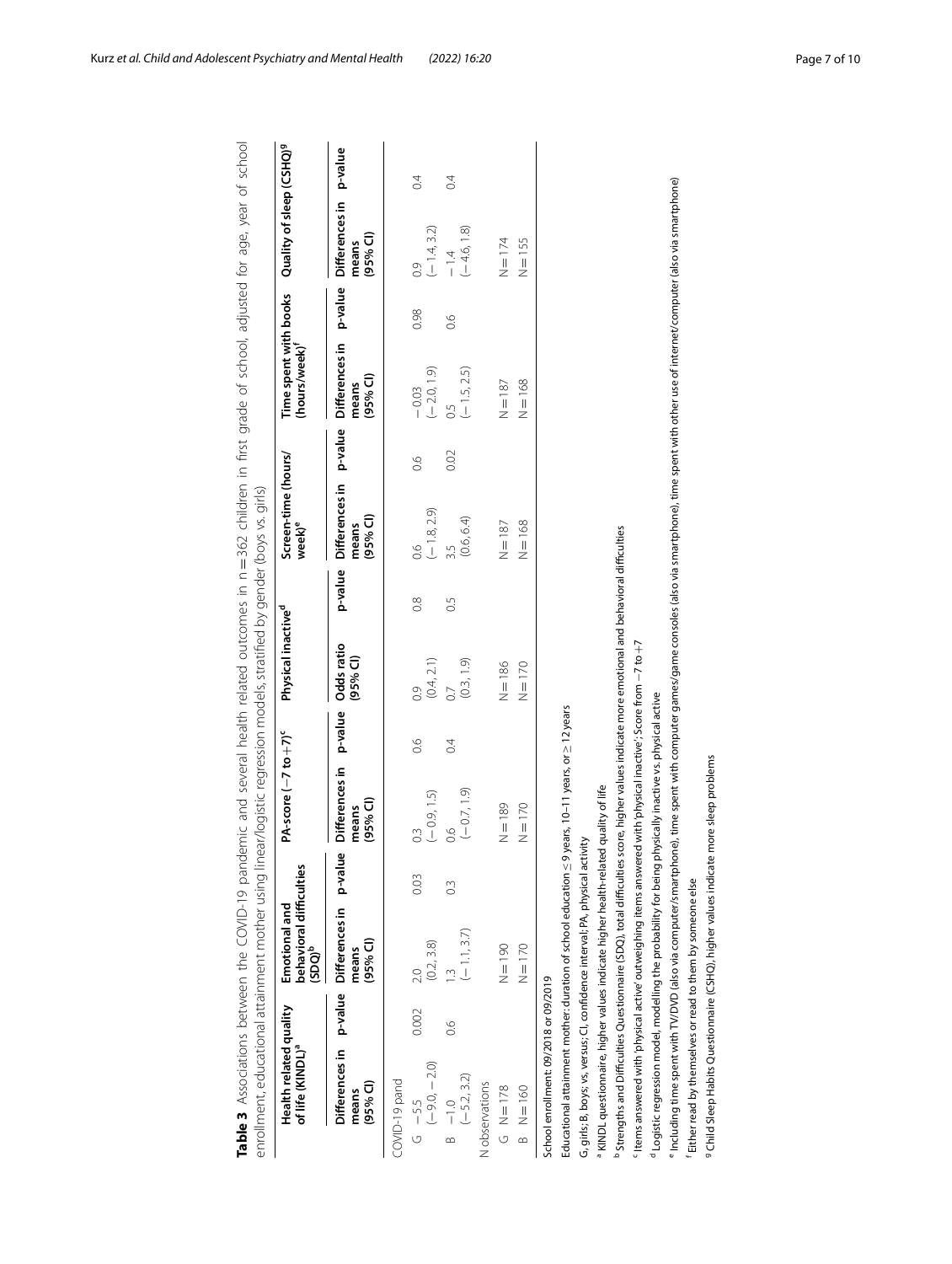# **Other outcomes**

There were also domains where we did not find substantial diferences during vs. before the pandemic neither in boys nor in girls: physical activity, quality of sleep, and time spent with books. Those findings are somewhat in discrepancy to those of Vogel et al. who found that during the pandemic physical well-being decreased in children and adolescents aged 9 to 18 years, with stronger diferences in children with medium/low SES [\[12](#page-9-7)]. Notably, the children were considerably older compared to our study and the KIDSSCREEN questionnaire was answered by the child. Contrary, Poulain et al. found that in 0–10-year-old German children (mean age 5.56 years; range 1.44–10.69) playing outside increased while the lock-down was ongoing, regardless of SES [[19\]](#page-9-14). Authors assessed two time-points during lock-down, 1 month apart, and a specifc questionnaire was completed by one parent [\[19](#page-9-14)]. Age, diferent methodology, as well as possibly diferent public health measures depending on regional, current incidence of Sars-Cov-2 infections might have contributed to the diverging results. Notably, in Germany it was always allowed for children to go outside during daytime. However, during some periods of the pandemic, playgrounds and other recreational activities were closed. Nevertheless, the descriptive results of the domain 'physical well-being' of the health-related quality of life questionnaire (KINDL-R) showed for boys higher physical well-being during the pandemic compared to the three groups of frst-graders before the pandemic. Those results are only descriptive, however would, if found statistically signifcant, underpin the results from Poulain et al. Despite the contrary evidence currently available [\[12](#page-9-7), [19](#page-9-14)[–21](#page-9-17)], it is of high need to further investigate changes in physical activity related to a lockdown/ pandemic, as the impact of reduced physical activity and prolonged sedentary behavior is related to several negative health outcomes [[20,](#page-9-18) [22](#page-9-19), [23](#page-9-20)] as well as academic achievements [[24\]](#page-9-21).

There are limited studies assessing sleep quality in elementary school students during the pandemic. Findings from a survey in Italy revealed, that sleeping patterns changed in all age-groups (1–3, 4–5, 6–12, and 13–18 years) and sleep disorders increased during lock-down [[25\]](#page-9-15). This study was a survey via social media during the pandemic asking retrospective questions to estimate perceived changes before and during the pandemic. A specifc questionnaire was arranged for the survey including a modifed version of the Sleep Disturbance Scale for children (SDSC) and completed by caregivers. Also Lokandwala et al. found changes in sleeping patterns during the pandemic  $[27]$  $[27]$ . This study used an Actiwatch Spectrum Plus watch to track sleeping behavior and compared it to data sampled from the same subject before the pandemic. The study population was younger than the participants in our study: mean age at pandemic follow-up 56.4 months,  $SD = 10.8$ , range: 36–70 months. This study suggested changes in overnight sleep duration (longer), and sleep-mid-point and wake onset were later. However, no diferences in sleep time, and sleep onset were found. The reason for the discrepancy between our fndings (no apparent changes in sleep quality) and the existing reports may lie in the diferent methodology used and in the limited sample size of our study, leading to a possible lack of power to demonstrate a diference. However, it has to be noted that the determinants of children's sleep behavior are scarcely understood, with moderate evidence for screen-time [[4,](#page-8-1) [28](#page-9-23)].

Consequently, it is important to recognize the need of ft-for-purpose measurements and measures increasing child health (i) during the long phase out of the pandemic, (ii) during future pandemics, as well as (iii) to be prepared for future pandemics, as it was shown that prepandemic behaviors predict during-pandemic behaviors [[29\]](#page-9-24). Whether gender-specifc measures are indicated requires further assessment and corroboration in larger samples.

# **Study limitations and strengths**

Our study has limitations: Interpretation of our results was limited by sample size. In addition, we had a high proportion of families with high educational attainment of mother at study entry which is representative for the local population, but in families with low education and migration background loss to follow up was higher, especially during the frst year of follow-up. Also, the fact that assessing the impact of COVID-19 pandemic on child health was not an a-priori hypothesis of the Ulm SPATZ Health Study, has to be taken into account. In addition, we lacked specifcally generated data on possible efects of the COVID-19 pandemic, meaning we only had the routinely collected study data and no special pandemic related questionnaires which were assessed cross-sectional. Those limitations prevented us from exploring causality and behavioral patterns relating to the shortterm impact of the COVID-19 pandemic on child health. On the other hand, using routinely assessed data could be a strength of the longitudinal SPATZ study, as it is not an intended COVID-19 pandemic-related study, hence preventing several forms of bias, arising from selection and awareness in participants. Meaning, especially for possible pandemic-efects, selection bias, recall bias, and conscious bias, respectively cognitive bias can be minimized when routinely assessed data is used.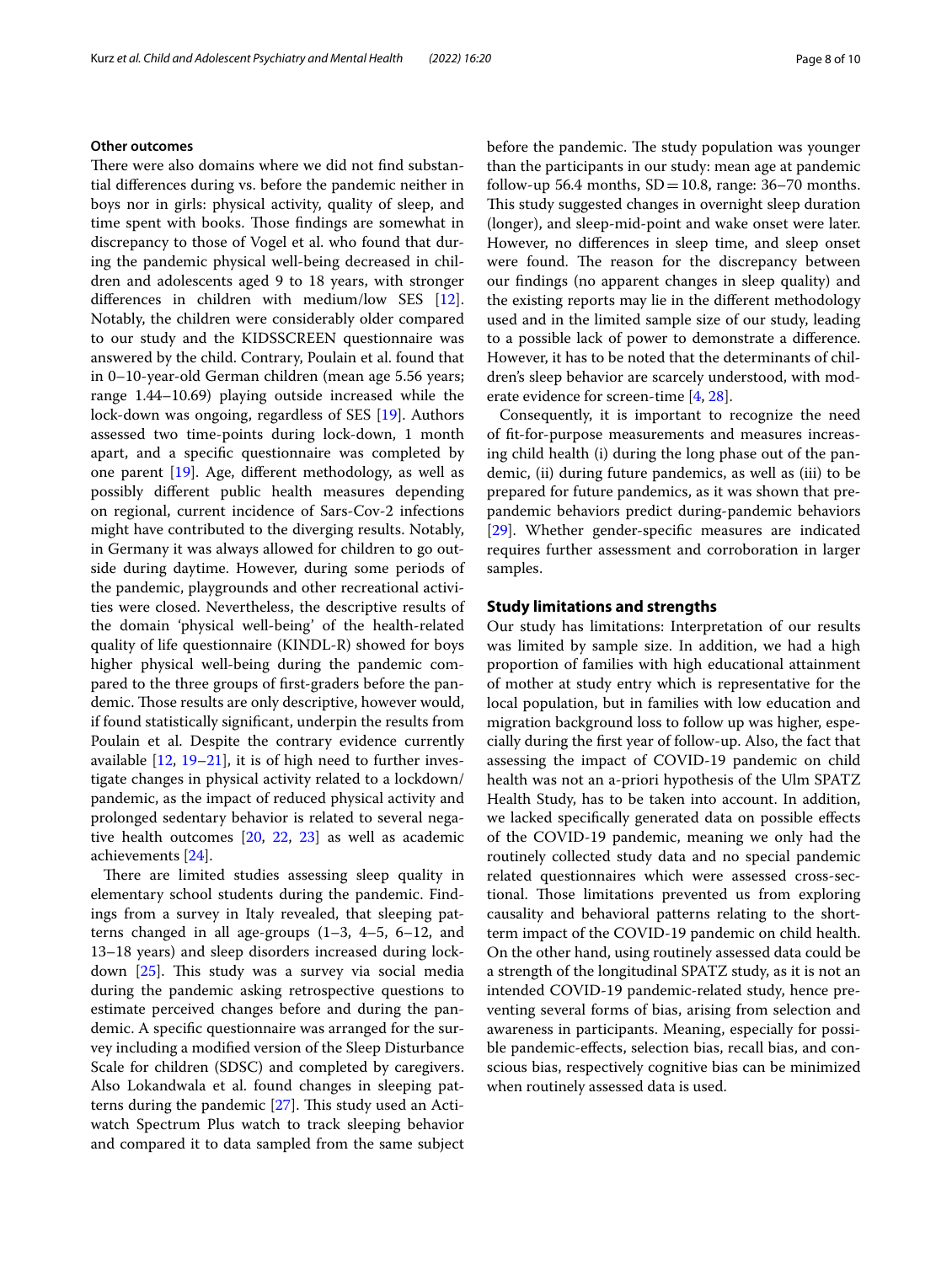# **Future directions**

Further investigations could account for previous/existing mental health problems in children and parents, as it was shown that especially vulnerable groups suffer more under the pandemic and that parent's mental health during the pandemic was related to the child-SDQ-scores [\[30\]](#page-9-25). This could shed light on the intended hypothesis, that supporting parent's mental health might also be helpful for protecting children's mental health. Further analyses should also take data for living-situations and family compositions into account.

Since we analyzed cross-sectional all frst grade school children in the SPATZ study, a further longitudinal investigation (taking the above mentioned data into account) is highly warranted. Hence, trajectories of three diferent points in time (e.g. three waves of a longitudinal cohort study of which one wave would be during the pandemic) could bring more clarity about the possible causal efects of the COVID-19 pandemic on children's mental health and lifestyle changes.

# **Conclusions**

Despite the above-mentioned limitations we conclude that the health (and behavior) of frst grade school children may be impacted by the COVID-19 pandemic with adverse consequences possibly difering by gender. Particularly, health-related quality of life, and emotional and behavioral difficulties were worse in girls, and screentime was higher in boys during vs. before the pandemic.

#### **Abbreviations**

SPATZ: Ulm SPATZ Health Study; OR: Odds ratio; CI: Confdence interval; SD: Standard deviation; PA: Physical activity; SDQ: Strengths and Difculties Questionnaire; CSHQ: Child Sleep Habits Questionnaire; Vs: Versus; SES: Socioeconomic-status; H: Hours.

# **Supplementary Information**

The online version contains supplementary material available at [https://doi.](https://doi.org/10.1186/s13034-022-00454-1) [org/10.1186/s13034-022-00454-1](https://doi.org/10.1186/s13034-022-00454-1).

<span id="page-8-4"></span>**Additional fle 1:** Associations between the COVID-19 pandemic and the covariates used in the linear and logistic regression models in  $n=362$ children in frst grade of school, stratifed by gender (boys vs. girls).

#### **Authors' contributions**

DK contributed to the study design and data collection, conceptualized and carried out the statistical analysis, interpreted the data, and wrote the manuscript. DR conceived the Ulm SPATZ Health Study, and contributed to recruitment and data collection, critically reviewed and revised the statistical analysis and the manuscript, and approved the fnal manuscript as submitted. JG conceived the Ulm SPATZ Health Study and contributed to recruitment and data collection, critically reviewed and revised the statistical analysis and the manuscript, and approved the fnal manuscript as submitted. SB revised the interpretation of the statistical analysis, and reviewed and revised the manuscript. All authors read and approved the fnal manuscript.

#### **Funding**

*Open Access funding enabled and organized by Projekt*  DEAL. The Ulm SPATZ Health Study was funded through *an unrestricted grant by the Medical Faculty of Ulm University, Ulm, Germany. These funders had no role in the study design; in the collection, analysis, and interpretation of data; in the writing of the report; or in the decision to submit the article for publication. The contributing researchers are independent of the funders.Funding disclosure* None of the authors have fnancial relationships to disclose.

## **Availability of data and materials**

The datasets generated during and/or analyzed during the current study are not publicly available due to ethical restrictions regarding data protection issues and the study-specifc consent text and procedure, but anonymized data are available from the corresponding author on reasonable request. Supplemental results on all variables included in the multivariable regression analysis are available upon request.

### **Declarations**

#### **Ethics approval and consent to participate**

Ethical approval was obtained from the ethics board of Ulm University (no. 311/11).

#### **Consent for publication**

Not applicable.

#### **Competing interests**

None of the authors have conficts of interest with regard to the content of this manuscript.

#### **Author details**

<sup>1</sup> Institute of Epidemiology and Medical Biometry, Ulm University, Helmholtzstrasse 22, 89081 Ulm, Germany. <sup>2</sup> Pediatric Epidemiology, Department of Pediatrics, Medical Faculty, Klinik Und Poliklinik Für Kinder- Und Jugendmedizin, Universität Leipzig, Liebigstraße 20a, 04103 Leipzig, Germany.

Received: 27 September 2021 Accepted: 23 February 2022<br>Published online: 11 March 2022

#### **References**

- <span id="page-8-0"></span>Stanton R, To QG, Khalesi S, et al. Depression, Anxiety and Stress during COVID-19: associations with Changes in Physical Activity, Sleep, Tobacco and Alcohol Use in Australian Adults. Int J Environ Res Public Health. 2020;17(11):4065. [https://doi.org/10.3390/ijerph17114065.](https://doi.org/10.3390/ijerph17114065)
- <span id="page-8-3"></span>2. Ravens-Sieberer U, Kaman A, Erhart M, Devine J, Schlack R, Otto C. Impact of the COVID-19 pandemic on quality of life and mental health in children and adolescents in Germany. Eur Child Adolesc Psychiatry. 2021. <https://doi.org/10.1007/s00787-021-01726-5>.
- <span id="page-8-2"></span>3. Fegert JM, Vitiello B, Plener PL, Clemens V. Challenges and burden of the Coronavirus 2019 (COVID-19) pandemic for child and adolescent mental health: a narrative review to highlight clinical and research needs in the acute phase and the long return to normality. Child Adolesc Psychiatry Ment Health. 2020;14(1):20. [https://doi.org/10.1186/s13034-020-00329-3.](https://doi.org/10.1186/s13034-020-00329-3)
- <span id="page-8-1"></span>Bates L, Zieff G, Stanford K, et al. COVID-19 impact on behaviors across the 24-hour day in children and adolescents: physical activity, sedentary